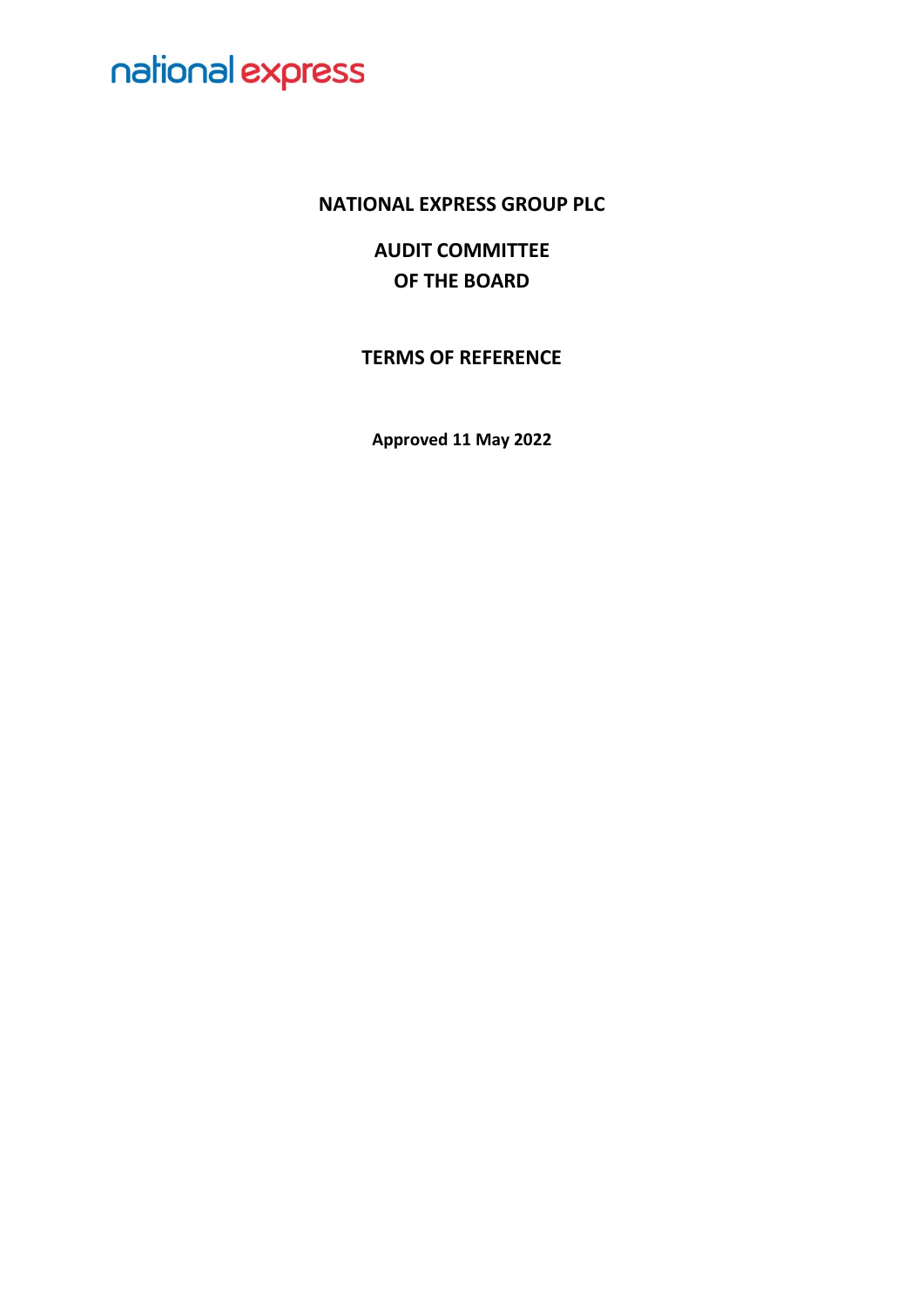#### **NATIONAL EXPRESS GROUP PLC**

#### **AUDIT COMMITTEE – TERMS OF REFERENCE**

**Note**: References to: "Committee" shall mean the Audit Committee; "Board" shall mean the Board of Directors; "Company" shall mean National Express Group PLC; "Group" shall mean National Express Group PLC and its subsidiaries; "Directors" shall mean the Directors of the Company; "member of the Group's workforce" shall mean any employee or other member of the workforce of the Group; "Shareholders" shall mean the shareholders of the Company; and "Code" shall mean the UK Corporate Governance Code.

References to the "UK Financial Regulator" shall mean, as at the date of approval of these Terms of Reference, the UK Financial Conduct Authority or, at any time thereafter, any successor to the UK Financial Conduct Authority.

#### 1. **PURPOSE**

- 1.1 The primary function of the Committee is to assist the Board in fulfilling its oversight responsibilities by reviewing and monitoring the integrity of the financial information provided to shareholders, the adequacy and robustness of the Group's system of internal controls (including the controls for complying with applicable laws and regulations) and risk management and the adequacy and effectiveness of the internal and external audit processes.
- 1.2 The Committee aims to satisfy itself that the sources of assurance and information it has used to fulfil its role in reviewing and monitoring those matters set out in 1.1 above are reliable and objective, so as in turn to provide appropriate assurance to the Board on the same.
- 1.3 In discharging its functions, the Committee shall have regard to the duty of Committee members, as Directors, to promote the success of the Company for the benefit of its members in accordance with the provisions of Section 172 of the Companies Act 2006 and having regard, as appropriate, to the matters specifically referred to in paragraphs (a) to (f) of that Section.

#### 2 **MEMBERSHIP**

- 2.1 The Committee is established under the Company's Articles of Association as a committee of the Board and shall consist of at least three members, being a Chair and two other members.
- 2.2 All members of the Committee shall be independent Non-Executive Directors and appointed by the Board on the recommendation of the Nominations Committee, in consultation with the Committee Chair. The Chair of the Board shall not be a Committee member. Appointments shall be for a period of up to three years, which may be extended for up to two additional three-year periods, provided members continue to be independent.
- 2.3 At least one member of the Committee shall have recent and relevant financial experience ideally with a professional qualification from one of the professional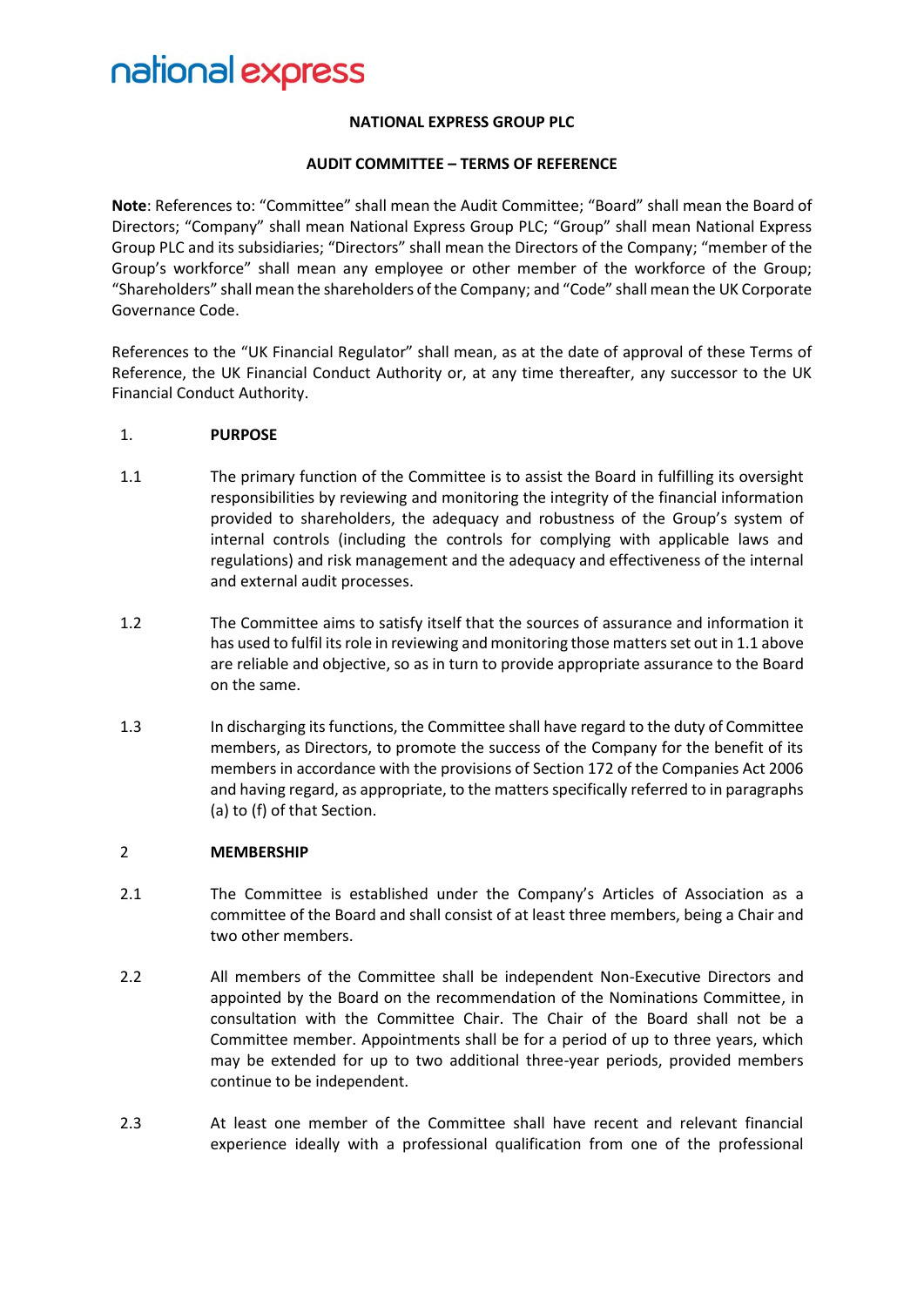2.4 accountancy bodies, and otherwise Committee members must have competence relevant to the sector in which the Company operators.

> The Committee will, at least annually, review its composition and membership, and make recommendations for change to the Board as it sees fit.

- 2.5 The Board shall appoint the Committee Chair. In the absence of the Committee Chair and/or an appointed deputy, the remaining members present shall elect one of themselves to chair the meeting.
- 2.6 Only members of the Committee have the right to attend Committee meetings. However, other Directors, members of management, the Head of Group Internal Audit, the Group Head of Compliance and Risk, the General Counsel and representatives of the external auditors shall regularly attend Committee meetings and other persons may be invited to attend for all or part of any meeting, as and when appropriate.
- 2.7 The Company Secretary, or his or her nominee, shall be the Secretary of the Committee and will ensure that the Committee receives information and papers in a timely manner to enable full and proper consideration to be given to issues.

#### 3. **MEETINGS**

3.2

- 3.1 Meetings and proceedings of the Committee shall be governed by the provisions of the Company's Articles of Association regulating the meetings and proceedings of the Board.
	- The Committee shall meet at least three times a year. Meetings shall normally take place before the announcement of the preliminary and half-year results and at such other times as required, and shall be convened by the Company Secretary at the request of the Committee Chair, any member or at the request of the Head of Group Internal Audit or the external audit lead partner.
- 3.3 Outside of the formal meeting programme, the Committee Chair will maintain a dialogue with key individuals involved in matters relating to the Committees' remit, including the Board Chair, the Group Chief Executive Officer, the Group Chief Financial Officer, the external audit lead partner, the Head of Group Internal Audit, the Group Head of Compliance and Risk and the Group General Counsel.
- 3.4 The quorum for meetings of the Committee shall be any two members present throughout the meeting in person or by telephone or by video conference. A duly convened meeting of the Committee at which a quorum is present shall be competent to exercise all or any of the authorities, powers and discretions vested in or exercisable by the Committee.
- 3.5 At least once a year, without any Executive Director or management being present, Committee members shall meet with each of the external auditors, the Head of Group Internal Audit and, as necessary, the Group Head of Compliance and Risk and/or the Group General Counsel to discuss any relevant issues, including any arising from the external audit or any internal audits or risk or legal positions.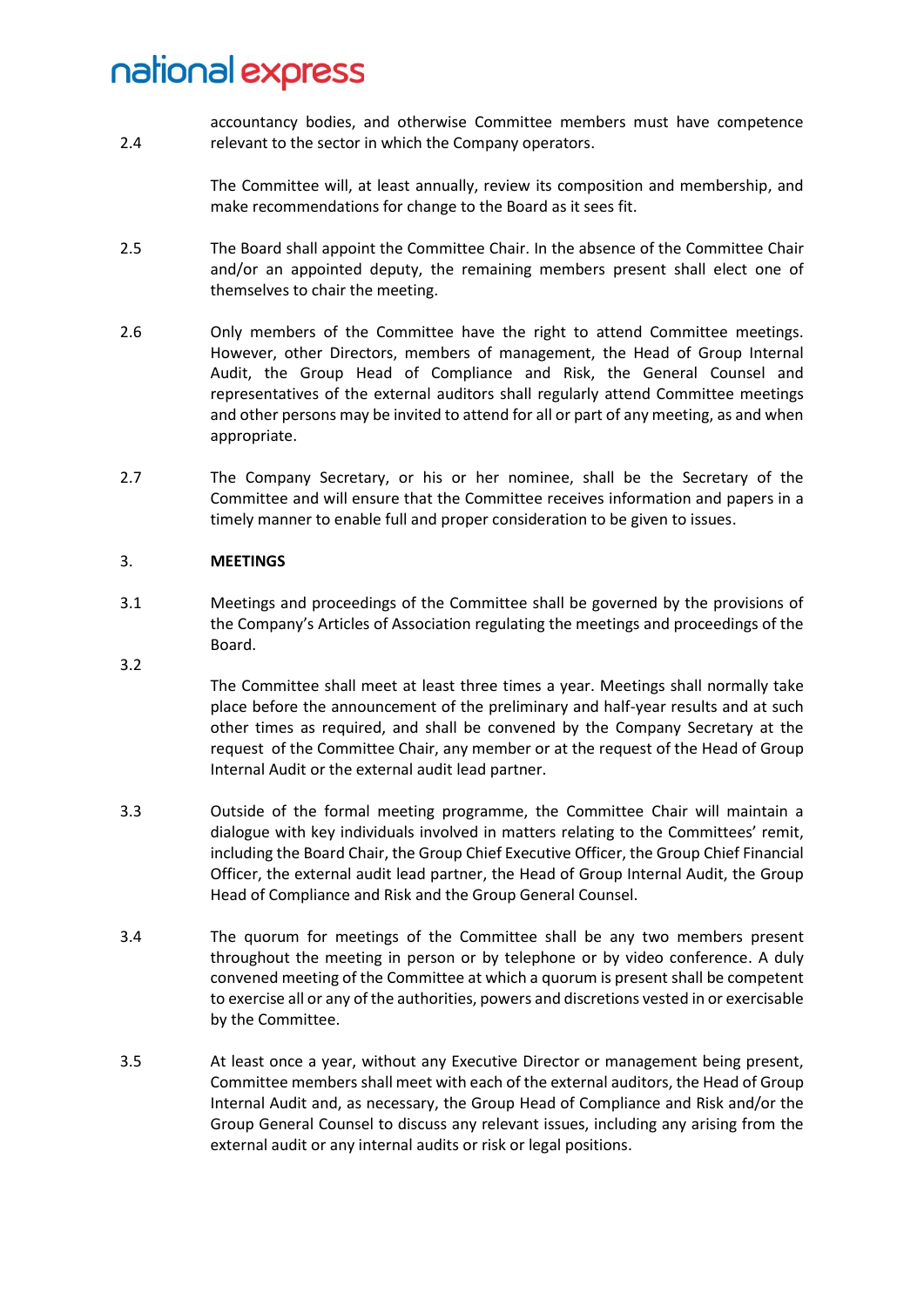3.6 Notice of each meeting confirming the venue, time and date, together with an agenda of items to be discussed and supporting papers, shall be circulated to all Committee members and any other person required to attend no later than five working days in advance of the meeting (except in exceptional or emergency circumstances or as otherwise agreed by Committee members).

#### 4. **MINUTES OF MEETINGS**

- 4.1 The Company Secretary shall minute all proceedings of, and decisions taken at, all meetings of the Committee, including recording the names of those present and in attendance.
- 4.2 Committee Chair approved draft minutes of Committee meetings shall be circulated promptly to all Committee members. Unless deemed inappropriate to do so by the Committee Chair, they shall also be circulated to other attendees and made available to all other Board Directors.

#### **5 ANNUAL GENERAL MEETING AND SHAREHOLDER RELATIONS**

- 5.1 The Committee Chair shall attend the Annual General Meeting to respond to any shareholder questions on the Committee's activities.
- 5.2 The Committee Chair shall seek engagement with shareholders on significant matters related to the Committee's area of responsibility.

#### **6. AUTHORITY**

The Committee is authorised by the Board in the performance of its duties to:

- 6.1 conduct any activity within its Terms of Reference;
- 6.2 seek any information it requires from any member of the Group workforce and all members of the Group workforce will be directed to co-operate with any request made by the Committee;
- 6.3 ask any member of the Group workforce or any external adviser to attend meetings of the Committee as and when required;
- 6.4 obtain, at the Company's expense, independent legal, financial or other professional advice on any matter it believes it necessary to do so;
- 6.5 delegate any of its powers to one or more of its members; and
- 6.6 have the right to publish in the Company's Annual Report details of any issues that cannot be resolved between the Committee and the Board, including where the Board has not accepted the Committee's recommendation on the external auditor appointment, reappointment or removal.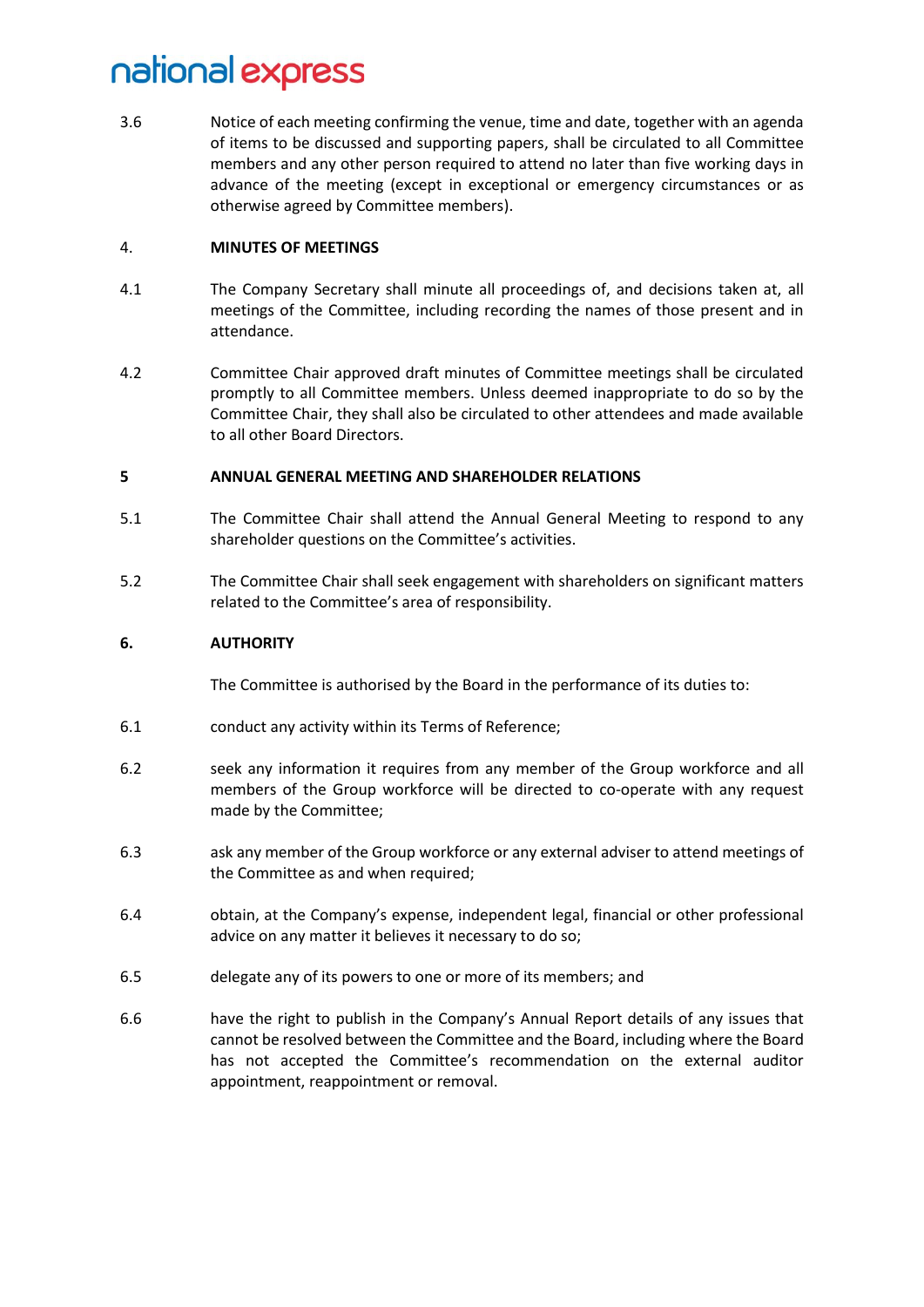#### 7. **DUTIES**

The Committee shall, unless required otherwise by regulation, carry out the duties below for the Company and the Group as a whole, as appropriate (and references to the Company below shall be construed accordingly).

#### 7.1 **Financial and Narrative Reporting**

- 7.1.1 The Committee shall review and monitor the integrity of the Financial Statements of the Company, and review and report to the Board on significant financial reporting issues, judgements, estimations and uncertainties which they contain having regard to matters communicated to it, and consulted on with it, by the external auditors. 'Financial Statements' shall include the Company's annual and half-yearly reports and any other formal announcements relating to its financial performance.
- 7.1.2 In particular, the Committee shall review and challenge where necessary:
	- compliance with applicable financial reporting standards, the relevant provisions of the UK Listing Authority's Listing Rules, Prospectus and Disclosure and Transparency Rules and any other applicable financial and governance reporting requirements;
	- the clarity and completeness of disclosure in the Financial Statements, having regard to the context in which the Financial Statements are made;
	- whether the Company has adopted appropriate accounting policies and made appropriate estimates and judgements, taking into account the external auditor's views on the financial statements.
	- the consistency and application of, and any changes to, significant accounting policies adopted in the preparation of the Financial Statements, both on a year-on-year basis and across the Group;
	- the extent to which the Financial Statements are affected by any unusual transactions in the year, the methods used to account for them where different approaches are possible, and how they are disclosed;
	- significant adjustments resulting from the external audit and any misstatements detected by the external auditor that individually or in aggregate have not been adjusted for and management's explanations as to why they have not been;
	- the key considerations and assumptions made in support of the going concern statement (including any material uncertainties about the Company's ability to continue as a going concern over a period of at least 12 months from the date of approval of the Financial Statements) and the viability statement (including an assessment of the prospects of the Group looking forward over an appropriate and justified period and what scenarios have been applied to stress test those prospects);
	- all material information presented with the Financial Statements, such as the strategic report and the corporate governance report relating to audit and risk management matters.
- 7.1.3 Where the Committee is not satisfied with any aspect of the proposed Financial Statements, it shall report its views to the Board.
- 7.1.4 The Committee shall review the contents of the Company's Annual Report and Accounts and advise the Board on whether, taken as a whole, they are fair, balanced and understandable and provide the information necessary for Shareholders to assess the Company's position and performance, business model and strategy.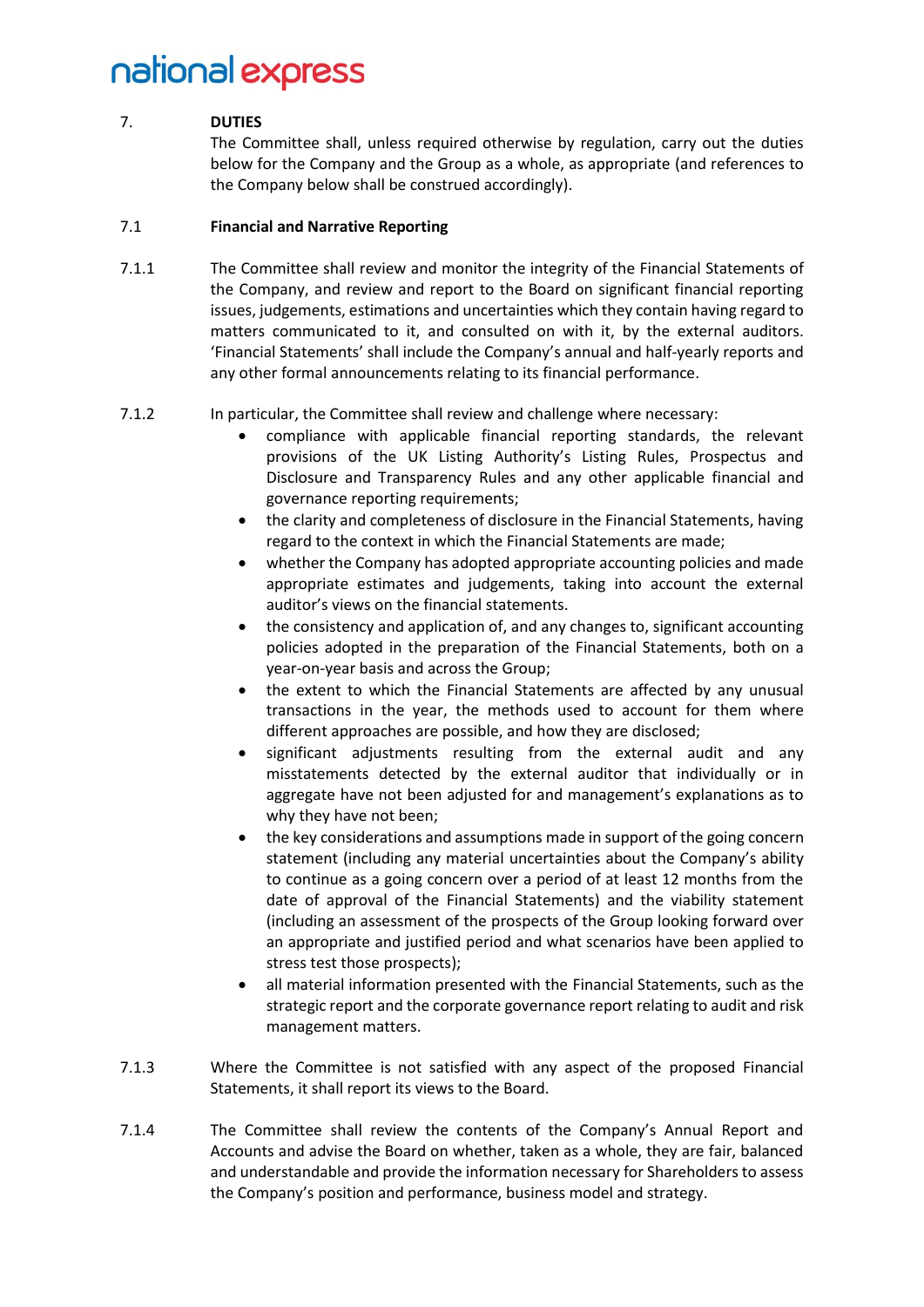7.1.5 The Committee shall review any other statements requiring Board approval which contain financial information first, where to carry out a review prior to Board approval would be practicable and consistent with any prompt reporting requirements under any law or regulation including the Listing Rules, Prospectus Rules and Disclosures Guidance and Transparency Rules sourcebook.

#### 7.2 **External Auditor**

The Committee shall:

- 7.2.1 consider the proposals and make recommendations to the Board, to be put to Shareholders for approval at the AGM, for the appointment, re-appointment or removal of the external auditor;
- 7.2.2 if an external auditor resigns, investigate the issues leading to this and decide whether any action is required and make recommendations to the Board regarding any such action;
- 7.2.3 put the external audit services contract out to tender at least once every ten years (and announce its intention to do so in advance of the commencement of the tendering process) and, in respect of such tender, oversee the selection process of a new external auditor ensuring that all tendering firms have access to the necessary information and individuals during the tendering process;
- 7.2.4 oversee the relationship with the external auditor, including (but not limited to):
- 7.2.4.1 in consultation with the Group Chief Financial Officer, negotiate and agree the external auditor's terms of engagement, including any engagement letter issued at the start of each audit and the scope of each annual audit;
- 7.2.4.2 in consultation with the Group Chief Financial Officer, agree the external auditor's remuneration (including fees for both audit and non-audit services) so as to ensure that the level of audit fees is appropriate to enable an effective and high quality audit to be conducted and the level of non-audit fees is appropriate to avoid any compromise to the external auditor's independence and objectivity;
- 7.2.4.3 assess annually the external auditor's independence and objectivity, including by taking into account any threats to the auditor's independence and the safeguards applied to mitigate those threats and further taking into account relevant professional and regulatory requirements and the relationship with the auditor as a whole, including the provision of any non-audit services;
- 7.2.4.4 satisfy itself that there are no relationships (such as family connections or employment, investment, financial or business relationships) between the external auditor and the Company outside the ordinary course of business which could adversely affect the auditor's independence and objectivity;
- 7.2.4.5 agree with the Board a policy on the employment of former employees of the external auditor, taking into account the Ethical Standard and legal requirements, and monitor the implementation of this policy;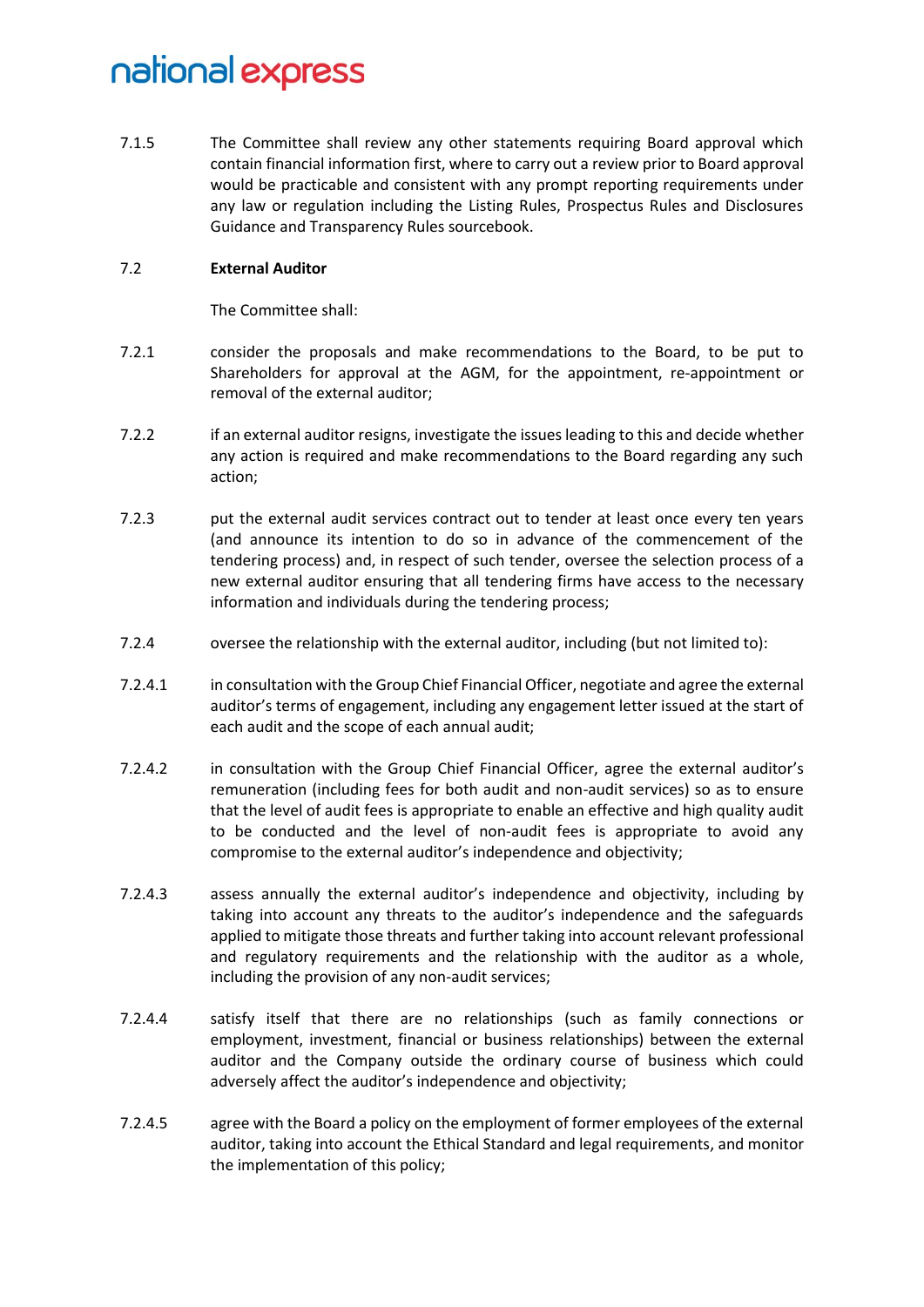- 7.2.4.6 monitor the external auditor's compliance with the Ethical Standard and professional guidance on the rotation of audit partner, the level of fees paid by the Company compared to the overall fee income of the firm, office and audit partner and other related requirements;
- 7.2.4.7 assess annually the effectiveness of the external audit process, taking into account relevant UK professional and regulatory requirements, and having regard to the qualifications, expertise and resources of the external auditor, which shall include an assessment of the quality of the audit, the handling of key judgments by the auditor and the auditor's response to questions from the Committee and a review of a report from the external auditor on its own internal quality procedures;
- 7.2.4.8 ensure co-ordinated activities exist between the external auditor and the internal audit function; and
- 7.2.4.9 evaluate the risks to the quality and effectiveness of the financial reporting process and consideration of the need to include the risk of the withdrawal of the external auditor from the market in that evaluation;
- 7.2.5 meet regularly with the external auditor (including once at the planning stage before the audit and once after the audit at the reporting stage), including at least once a year without Executive Directors or management being present, to discuss the auditor's remit and any issues arising from the audit and the factors that could affect audit quality;
- 7.2.6 review and approve the annual audit plan and ensure that it is consistent with the scope of the audit engagement and complies with the requirements of the applicable rules and regulations for external audits;
- 7.2.7 review the findings of the audit with the external auditor. This shall include, but not be limited to, the following:
	- any major issues which arose during the audit;
	- key accounting judgements and estimates;
	- errors and misstatements identified during the audit; and
	- the auditor's view of the effectiveness of the audit process, including their views of their interactions with senior management and their explanation of how the risks to audit quality were addressed;
- 7.2.8 review any representation letter(s) requested by the external auditor before they are signed by management;
- 7.2.9 review the external auditor's report to the Directors and the management letter, including management's response to the auditor's findings and recommendations; and
- 7.2.10 develop and implement a policy on engaging the external auditor to perform non-audit services to avoid any threat to auditor objectivity and independence (including the need for prior approval to any non-audit services, which approval shall be given after consideration of the impact on independence and after taking into account the relevant regulations and ethical guidance on the matter), monitoring the implementation of this policy (including reviewing the level of non-audit fees) on a regular basis and making any recommendations to the Board on any improvement or action required.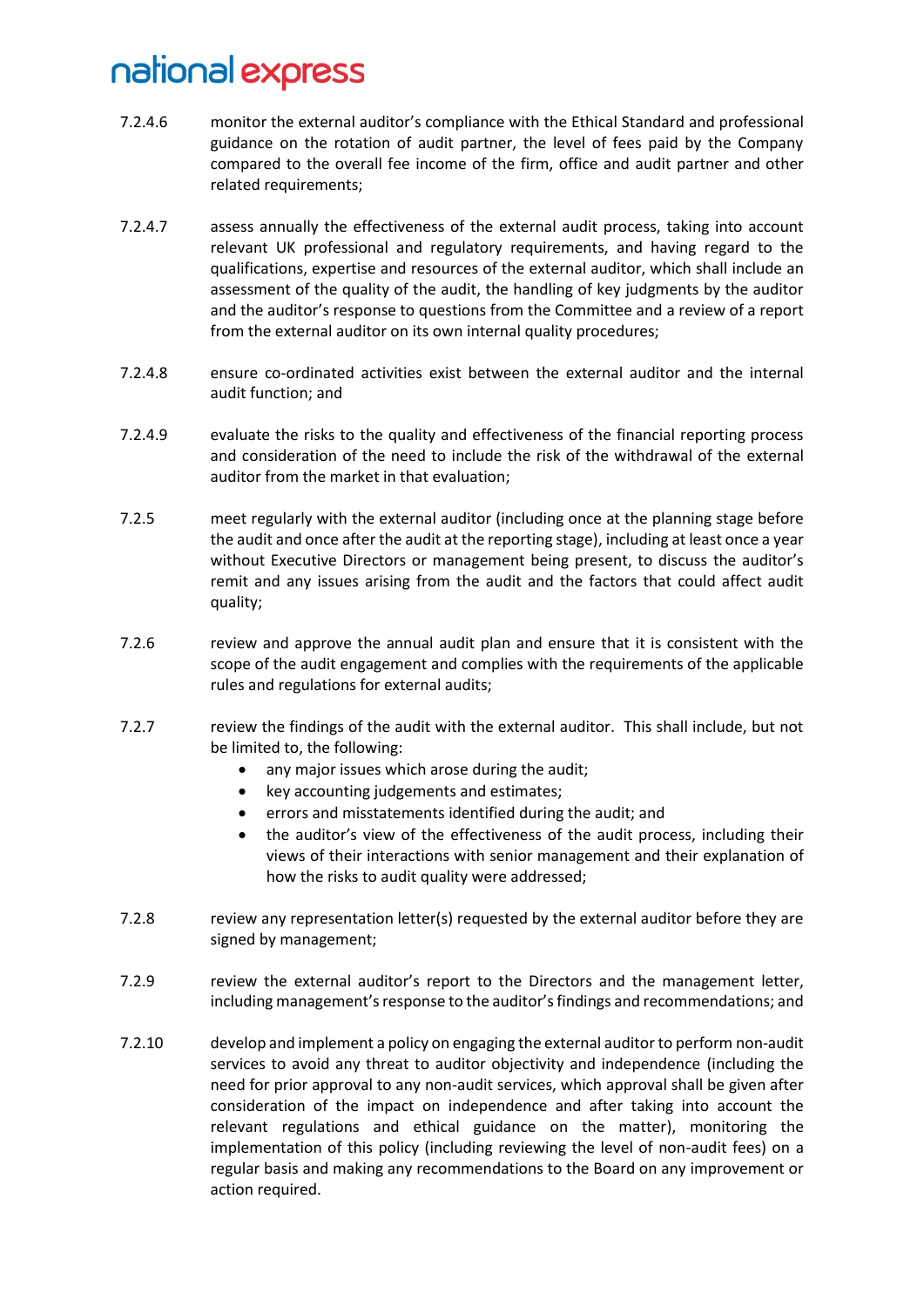#### 7.3 **Internal Audit**

The Committee shall:

- 7.3.1 approve the appointment or dismissal of the Head of Group Internal Audit;
- 7.3.2 ensure that the Head of Group Internal Audit has direct access to the Board Chair and to the Committee Chair, and is accountable to the Committee;
- 7.3.3 review and approve the charter of the internal audit function and ensure the function has the necessary skills, resources and access to information to enable it to fulfil its mandate, and is equipped to perform in accordance with appropriate professional standards for internal auditors;
- 7.3.4 review and assess the annual internal audit work plan (which should be aligned to the key risks of the business) and ensure co-ordination between the internal audit function and the external auditors;
- 7.3.5 receive and review reports on the results of the internal auditor's work, including any issues identified;
- 7.3.6 review and monitor management's response to the internal auditor's findings and recommendations;
- 7.3.7 meet with the Head of Group Internal Audit at least once a year without the presence of Executive Directors or management to discuss internal audit's remit and any issues arising from the internal audits carried out;
- 7.3.8 monitor and review the effectiveness of the Company's internal audit function, in the context of the Company's overall risk management system; and
- 7.3.9 consider whether an independent, third party review of processes is appropriate.

#### 7.4 **Internal Control and Risk Management**

The Committee shall:

- 7.4.1 review the adequacy and effectiveness of the Company's internal financial controls and other internal controls (including operational and compliance controls);
- 7.4.2 consider any necessary actions to deal with any significant failings or weaknesses of the Company's internal control and risk management systems and make recommendations to the Board on the same;
- 7.4.3 review and recommend for approval by the Board the disclosures to be included in the Company's Annual Report and Accounts concerning internal controls and risk management, in particular as to:
	- the main features of the Company's internal control and risk management systems;
	- a description of the Company's principal and emerging risks, the processes in place for identifying the emerging risks, how the impact of the principal and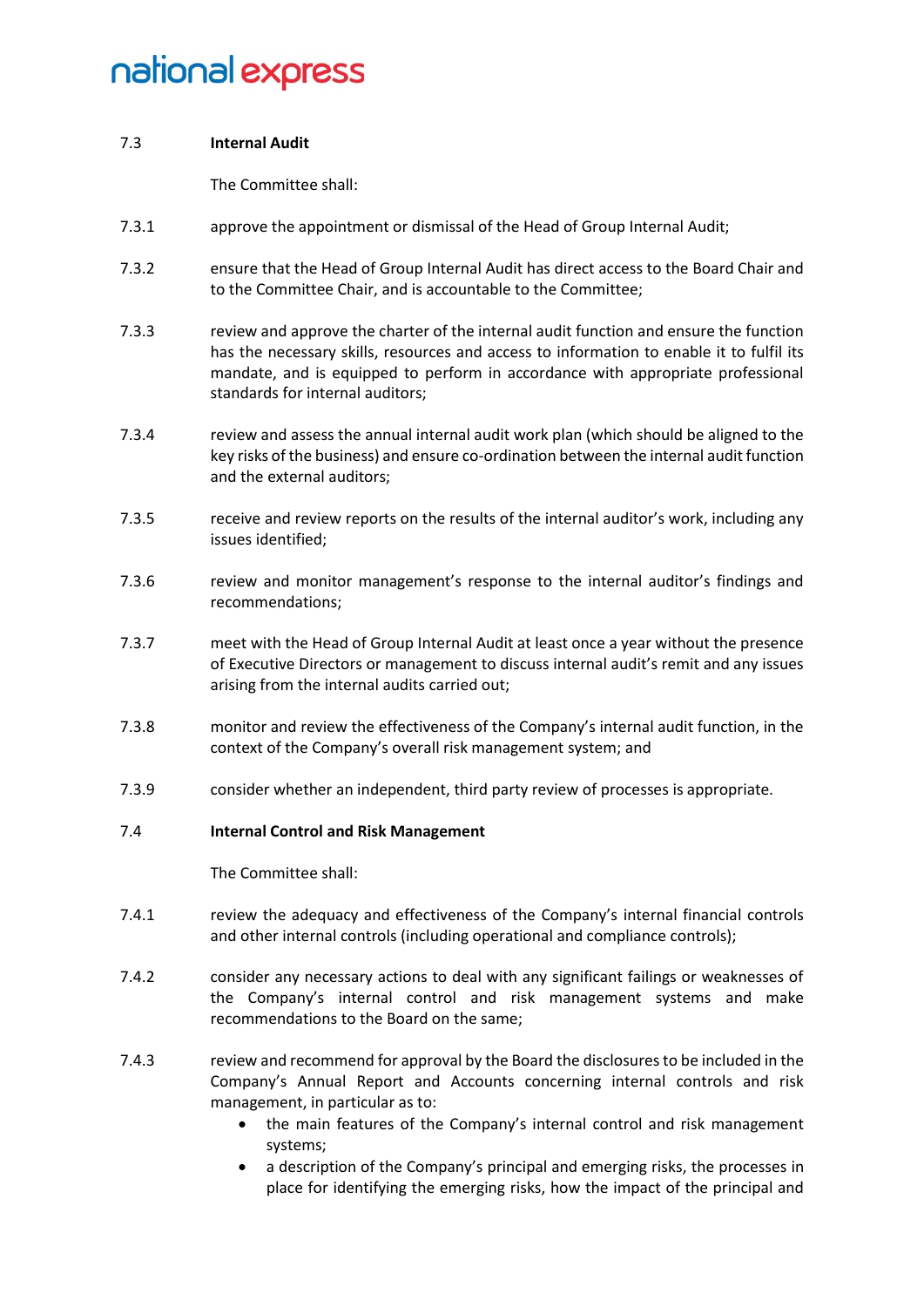emerging risks has been assessed and an explanation of how the principal and emerging are being managed or mitigated;

- the assurance reports from management, internal audit, the external auditor and others on the effectiveness of matters related to risk and control; and
- the effectiveness of corrective action taken by management.

#### 7.5 **Anti-Bribery, Anti-Slavery, Fraud and Whistleblowing**

The Committee shall:

- 7.5.1 review the adequacy and effectiveness of the Company's policies, systems, procedures and controls for the prevention and detection of bribery, slavery and fraud and receive reports on the same and on any instances of non-compliance with the same;
- 7.5.2 receive and consider reports on the findings of any internal Company investigations into allegations of bribery, slavery, fraud or any other misconduct, review any actions plans created to address those findings and review management's implementation of such action plans;
- 7.5.3 review the adequacy and security of the Company's arrangements for members of the Group's workforce to raise concerns, in confidence and anonymously (where legally permissible), about suspicions of bribery, slavery, fraud and other wrongdoings, including whether these arrangements allow proportionate and independent investigation of such matters and further review management's implementation of appropriate follow up action;

and the Committee shall report to the Board on the findings of such reviews and of any such investigations and shall make recommendations to the Board on the actions to be taken to address any apparent weaknesses in systems and controls and to redress any proven wrongdoings.

#### 8. **Reporting Responsibilities**

- 8.1 The Committee Chair shall report formally to the Board on its proceedings after each meeting, on all other activities within its remit and on how the Committee has discharged its duties and responsibilities. This report shall include:
	- its assessment of the integrity of the Financial Statements, its views on any areas where is not satisfied with the financial reporting by the Company;
	- its assessment of the effectiveness of the external audit process and its recommendation on the appointment or reappointment of the external auditor;
	- the length of tenure of the audit firm, when a tender was last conducted and advance notice of any retendering plans;
	- its assessment of the effectiveness of the internal audit function;
	- its assessment of the effectiveness of the Group's internal controls and risk management systems;
	- confirmation that the Committee has carried out a robust assessment of the principal and emerging risks facing the Company, a description of those risks and an explanation as to how they are being managed or mitigated;
	- taking into account the Company's current position and principal risks, the Committee's assessment of whether it has a reasonable expectation that the Company will be able to continue in operation and meet its liabilities as they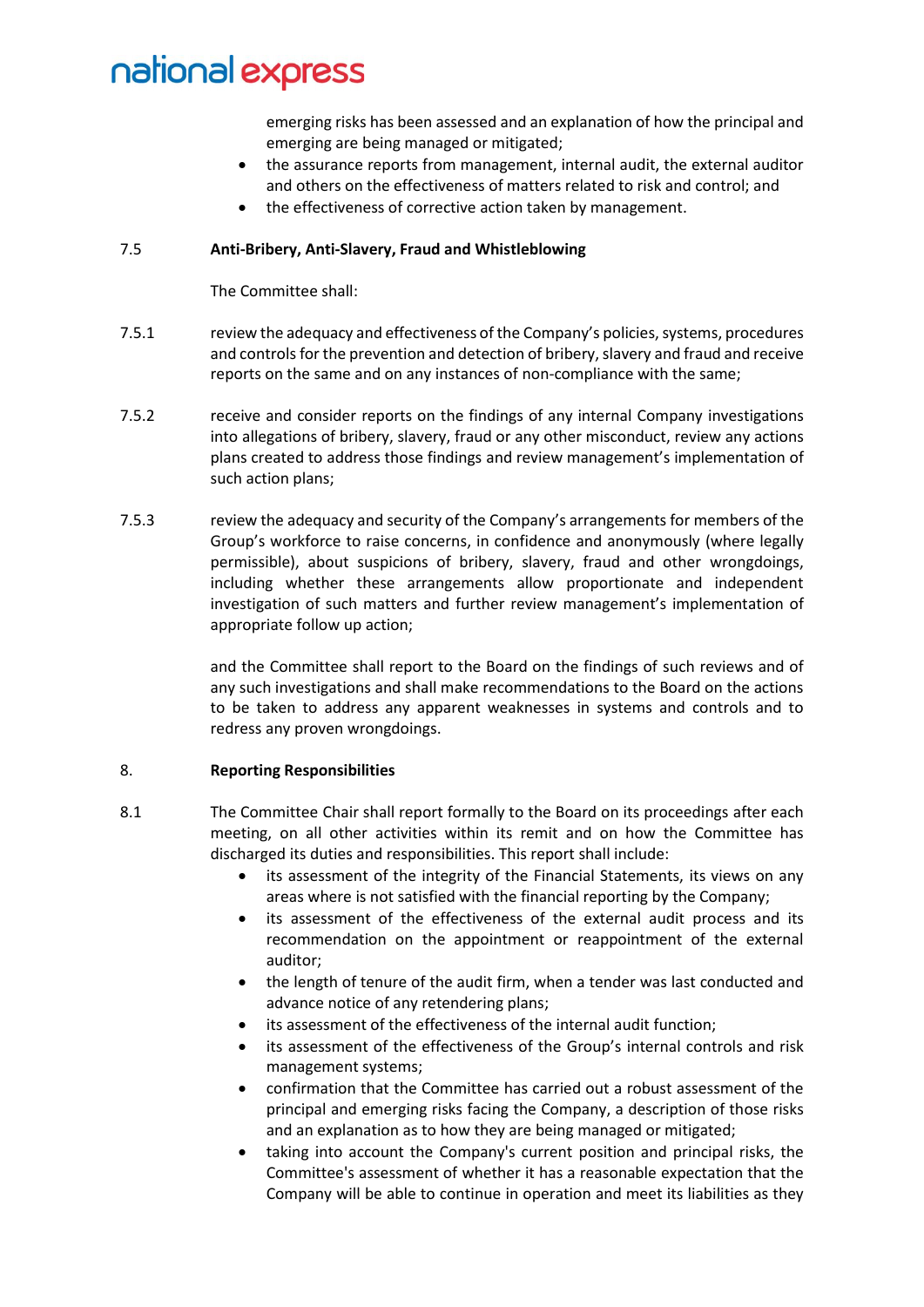fall over the period of their assessment, drawing attention to any qualifications or assumptions as necessary, and of the prospects of the Company, how it has carried out that assessment, over what period and why that period is considered to be appropriate;

- its assessment of the Company's arrangements for members of the Group's Workforce to raise concerns, in confidence and anonymously (where legally permissible), the outcome of investigations into any suspected wrongdoing and its recommendations of remedial action to be taken; and
- any other issues on which the Board has requested the Committee's opinion.
- 8.2 The Committee shall make whatever recommendations to the Board it deems appropriate on any area within its remit where action or improvement is needed.
- 8.3 The Committee Chair (and other Committee members as required) shall make themselves available to meet with investors to ensure that shareholder interests are being properly protected in relation to financial reporting and internal controls.
- 8.4 The Committee shall prepare a report to Shareholders, for approval by the Board, to be included in the Company's Annual Report. The report shall include:
	- a statement about its activities;
	- the significant financial issues, judgements and estimations that the Committee considered in relation to the Financial Statements and how these issues have been addressed, having regard to matters communicated to it by the external auditor;
	- an explanation of how the Committee has assessed the effectiveness and independence of the external audit process and the approach taken to the appointment or reappointment of the external auditor, the length of tenure of the current audit firm, when a tender was last conducted and advance notice of any retendering plans;
	- an explanation of how the external auditor independence and objectivity is safeguarded where the auditor provides non-audit services, including a description of the non-audit services policy and how it has been implemented;
	- details of the audit and non-audit service fees paid, why each category of work undertaken was concluded to be in the interests of the Company to purchase them from the external auditor;
	- an explanation of how the Committee has assessed the principal and emerging risks facing the Company, a description of those risks and an explanation as to how they are being managed or mitigated;
	- an explanation of how the performance evaluation of the Committee has been conducted and how the outcome has influenced the composition of the Committee;
	- information about the frequency of and attendance by members at Committee meetings held during the year; and
	- all other information required to be disclosed in accordance with applicable laws and regulations and recommended to be disclosed in accordance with the Code and the latest guidance on Audit Committees issued by the UK Financial Regulator.
- 8.5 In preparing the reports referred to in 8.1 and 8.4, the Committee should exercise judgement in deciding which of the issues it considers in relation to the Financial Statements are significant but should include at least those matters that have informed the Board's assessment of the Company's going concern and longer term